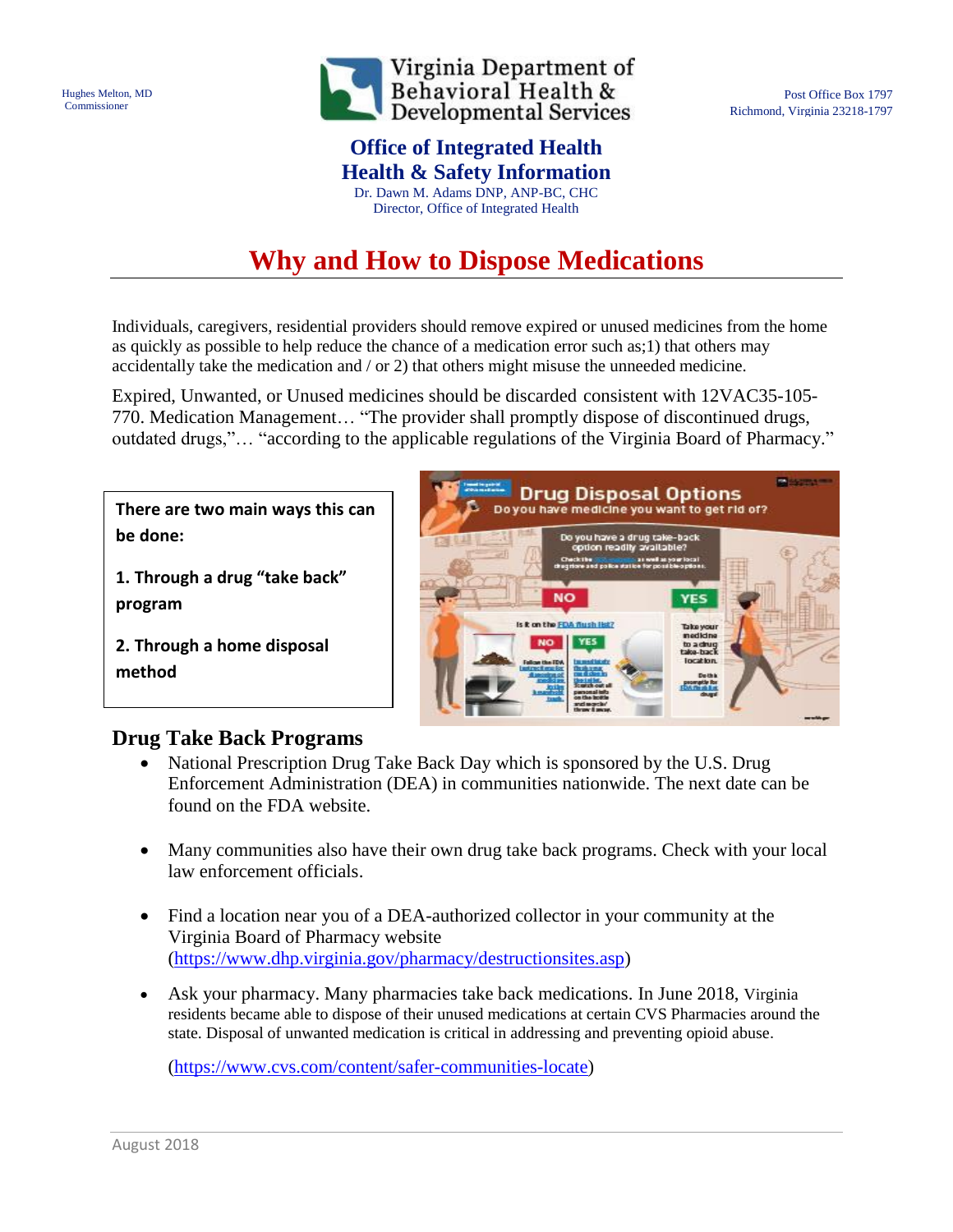



### **How to Dispose of Medicines at Home**

There are three ways to dispose of medicine, depending on the drug.

#### **1) Flushing medicines**

Because some medicines could be especially harmful to others, they have specific directions to immediately flush them down the sink or toilet when they are no longer needed.

How will you know?

- o Check the label or the patient information leaflet with your medicine
- o Consult [the U.S. Food and Drug Administration's list](https://www.fda.gov/ForConsumers/ConsumerUpdates/ssLINK/ucm576167) of medicines recommended for disposal by flushing.

#### **2) Disposing medicines in household trash**

Almost all medicines can be thrown into your household trash. These include prescription and over-the-counter (OTC) drugs in pills, liquids, drops, patches, creams, and inhalers.

Follow these steps:

- 1. Remove the drugs from their original containers and mix them with something undesirable, such as used coffee grounds, dirt, or cat litter. This makes the medicine less appealing to children and pets and unrecognizable to someone who might intentionally go through the trash looking for drugs.
- 2. Put the mixture in something you can close (a re-sealable zipper storage bag, empty can, or other container) to prevent the drug from leaking or spilling out.
- 3. Throw the container in the garbage.
- 4. Scratch out all your personal information on the empty medicine packaging to protect your identity and privacy. Throw the packaging away.

#### **3) Use a Medication Disposal Pouch or Container**

You can now get a drug disposal bag from your Local Health Department. [\(http://www.vdh.virginia.gov/blog/2016/11/15/how-to-dispose-of-unused-medicine/\)](http://www.vdh.virginia.gov/blog/2016/11/15/how-to-dispose-of-unused-medicine/)

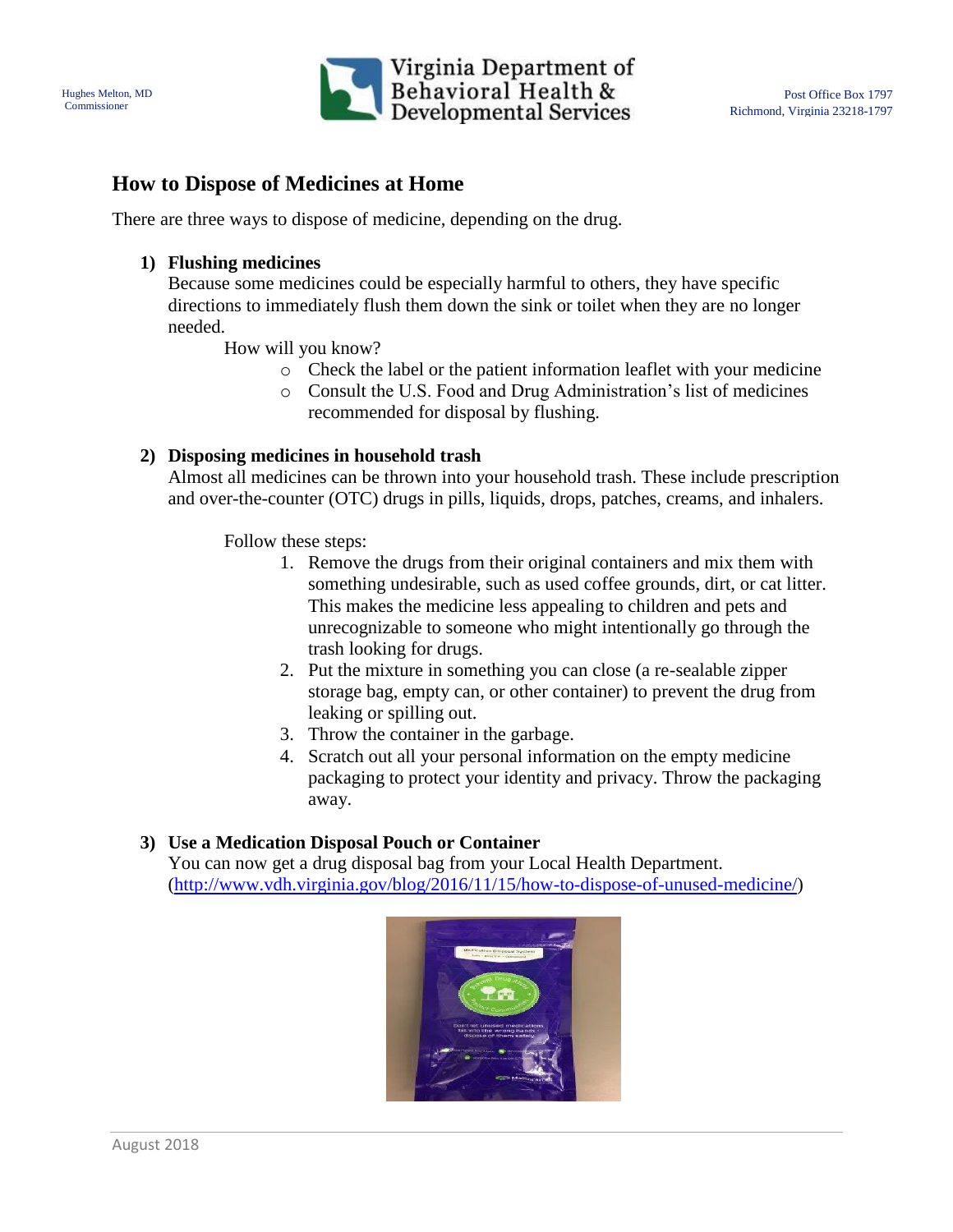



Once you get your bag you can deactivate medications in three easy steps:

- 1. Place unused medication in the pouch
- 2. Fill halfway with Warm Tap Water
- 3. Gently Shake

## **If you have a question about your specific medications, Always ask your health care provider or pharmacist!!**

#### **For example, there are specific instructions for some medications such as:**

#### **Disposing of Fentanyl Patches**

 This adhesive patch delivers a strong pain medicine through the skin. Even after a patch is used, a lot of the medicine remains. That's why the drug comes with instructions to flush used or leftover patches.

#### **Disposing of Inhaler Products**

One environmental concern involves inhalers used by people who have asthma or other breathing problems, such as chronic obstructive pulmonary disease.



- Read handling instructions on the labeling of inhalers and aerosol products.
- These products could be dangerous if punctured or thrown into a fire or incinerator.
- To properly dispose of these products and follow local regulations and laws, contact your trash and recycling facility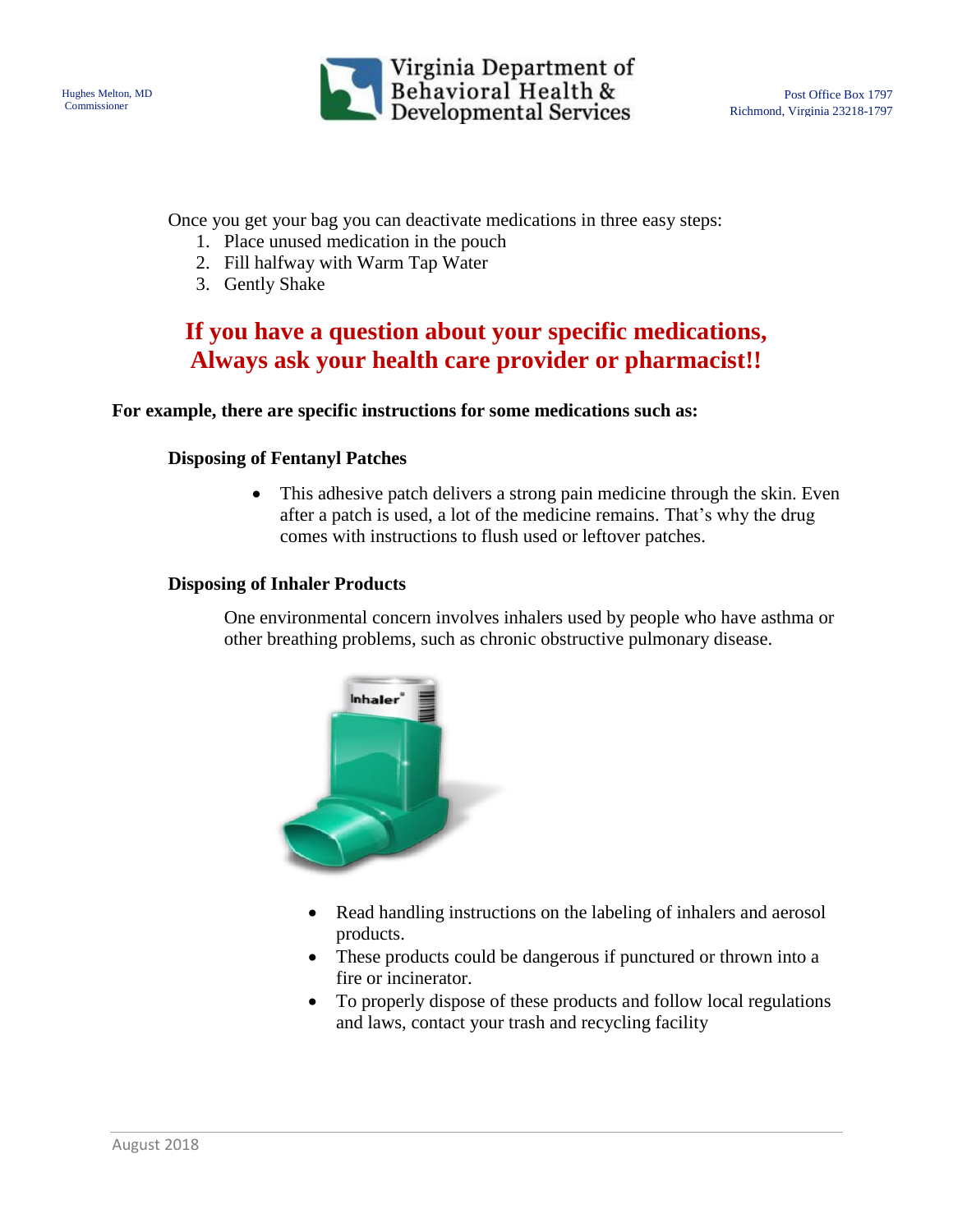

Post Office Box 1797 Richmond, Virginia 23218-1797



## **Frequently Asked Questions**

## **What is the concern about flushing drugs?**

There are concerns about the small levels of drugs that may be found in surface water, such as rivers and lakes, and in drinking water supplies.



*"The main way drug residues enter water systems is by people taking medicines and then naturally passing them through their bodies," says Raanan Bloom, Ph.D., an environmental assessment expert at the FDA. "Many drugs are not completely absorbed or metabolized by the body and can enter the environment after passing through wastewater treatment plants."*

The FDA and the U.S. Environmental Protection Agency take the concerns of flushing certain medicines in the environment seriously. Still, there has been no sign of environmental effects caused by flushing recommended drugs.

## **How can I find my local Health Department?**

There are many health department offices located through-out Virginia. These offices are spread across health districts. To find what health district you are located in you can go to: [http://www.vdh.virginia.gov/local-health-districts/.](http://www.vdh.virginia.gov/local-health-districts/) You can also use the Virginia Department of Health – "health department locator" at<http://www.vdh.virginia.gov/health-department-locator/>

### **References:**

| Freeman, V. (2018, June 14). CVS launches medication disposal program in Virginia. Retrieved from:<br>https://wtvr.com/2018/06/14/cvs-launches-medication-disposal-program-in-virginia/ |
|-----------------------------------------------------------------------------------------------------------------------------------------------------------------------------------------|
| U.S. Department of Health and Human Services, U.S. Food & Drug Administration (2017). Where and                                                                                         |
| how to dispose of unused medicines. Retrieved from:                                                                                                                                     |
| https://www.fda.gov/ForConsumers/ConsumerUpdates/ucm101653.htm                                                                                                                          |
| Virginia Department of Behavioral Health and Developmental Services (2013). Chapter 105, Article 5,                                                                                     |
| Medication Management Services, p. 35. Retrieved from:                                                                                                                                  |
| http://www.dbhds.virginia.gov/library/developmental services/chapter 105 2013.pdf                                                                                                       |
| Virginia Department of Health (2018). Health department locator. Retrieved from:                                                                                                        |
| http://www.vdh.virginia.gov/health-department-locator/                                                                                                                                  |
| Virginia Department of Health (2016). How to dispose of unused medicines. Retrieved from:                                                                                               |
| http://www.vdh.virginia.gov/blog/2016/11/15/how-to-dispose-of-unused-medicine/                                                                                                          |

Virginia Department of Health (2018). Local health districts. Retrieved from: <http://www.vdh.virginia.gov/local-health-districts/>